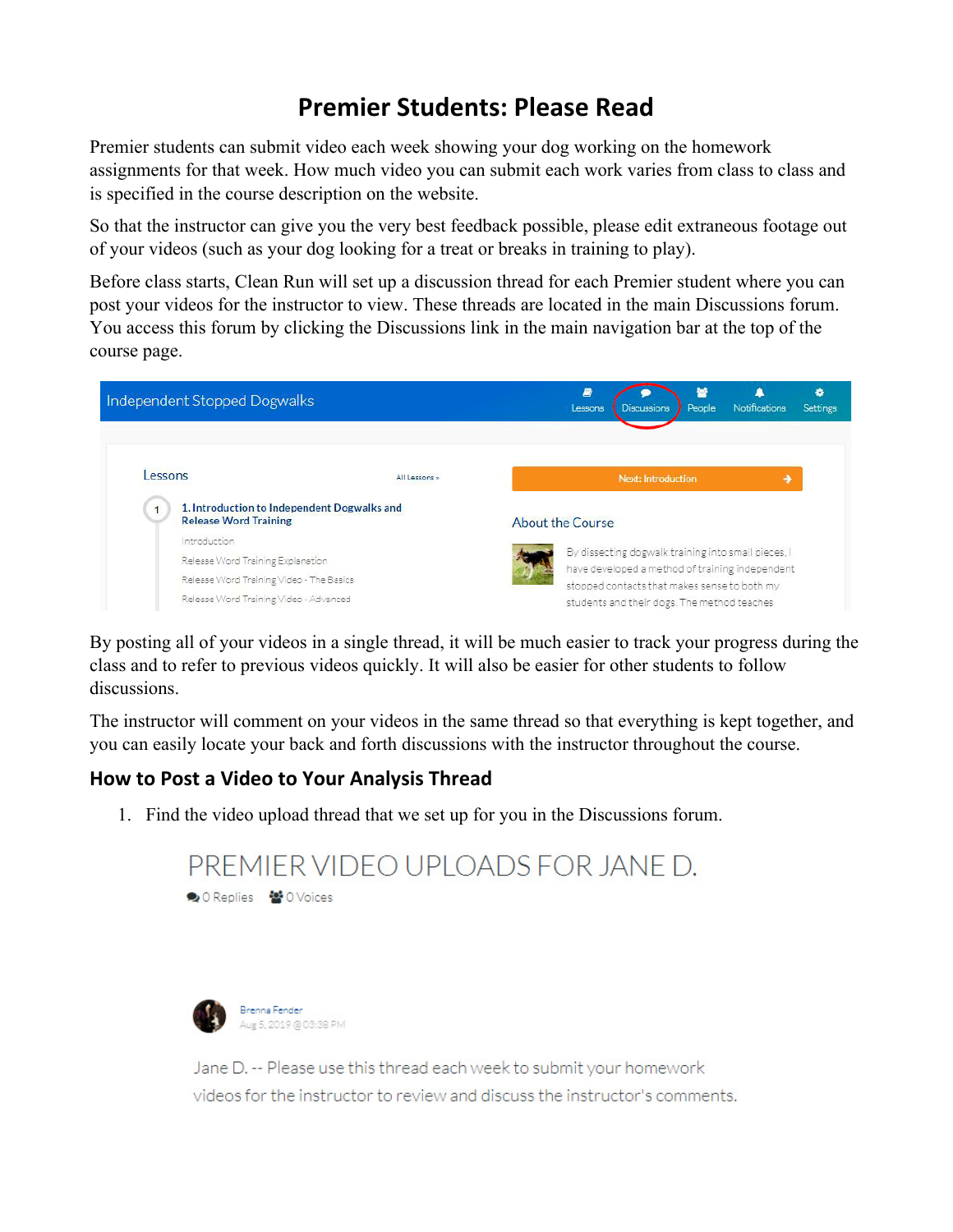2. Type a description of what the video shows; for example, "Jane and Scout doing our week 1 homework."



3. Click on the button that says, "+ Add photo, video, or other file." You should now see the file upload window, which looks like this:

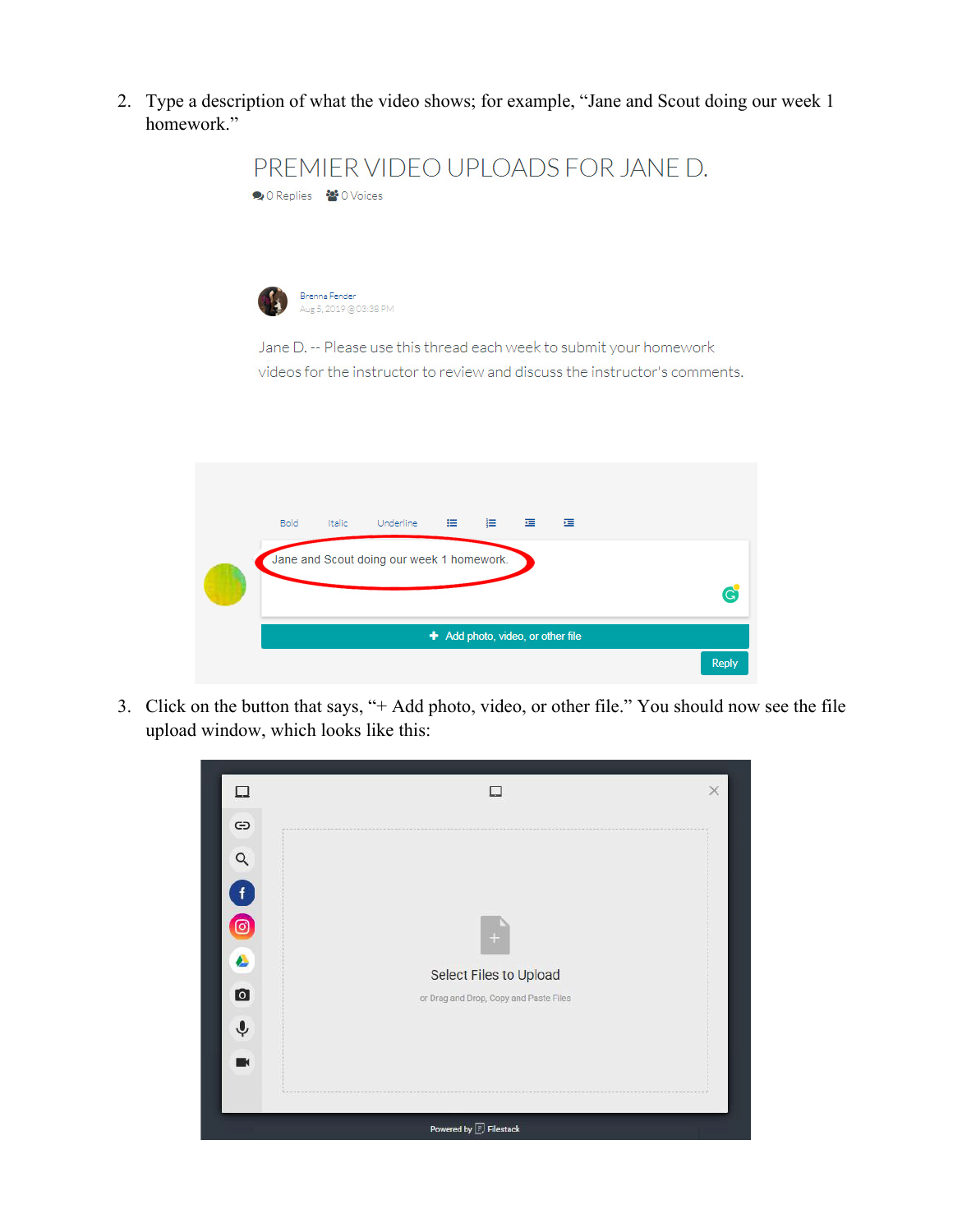4. There are two ways to attach your video depending on where it is located. The file size is limited to 2GIG.

## **To upload a file from your computer or device:**

- o Locate the file you want to upload on your computer.
- o Drag the file into the box in the upload window screen. Drop it when the big file icon in the middle of the box turns from grey to blue.
- o Click the Upload button.



**To upload a file from a link, Google Drive, or Facebook:** 

- o Click on the location of the video attachment from the list of icons on the left side of the screen; for example, if the file is located on Google drive, click that icon. You will be prompted to link to your Google account.
- o Choose the file you want to upload by clicking on its name in the list that appears.
- o Click the Upload button.

| ❏                  | ▵                                                            | $\times$ |
|--------------------|--------------------------------------------------------------|----------|
| $\oplus$           | <b>A</b> Google Drive                                        | ₩        |
| Q                  | Trash<br><b>Des</b>                                          | 0        |
| $\mathbf{f}$       | Shared With Me                                               |          |
| $\bullet$          | JaneWeek1.mp4                                                |          |
|                    | JaneWeek1.mp4<br>Joyful Jumping and Weaving Update 8-31<br>n |          |
| ▵                  | <b>Agility Handling Glossary</b><br>n                        |          |
| $\bullet$          | Task List.xls<br>n                                           |          |
| $\hat{\mathbf{r}}$ | <b>Mastering Jumping Skills</b><br>n.                        |          |
| K                  |                                                              |          |
|                    |                                                              |          |
|                    |                                                              |          |

5. Click Reply to post your comment with the attached video.